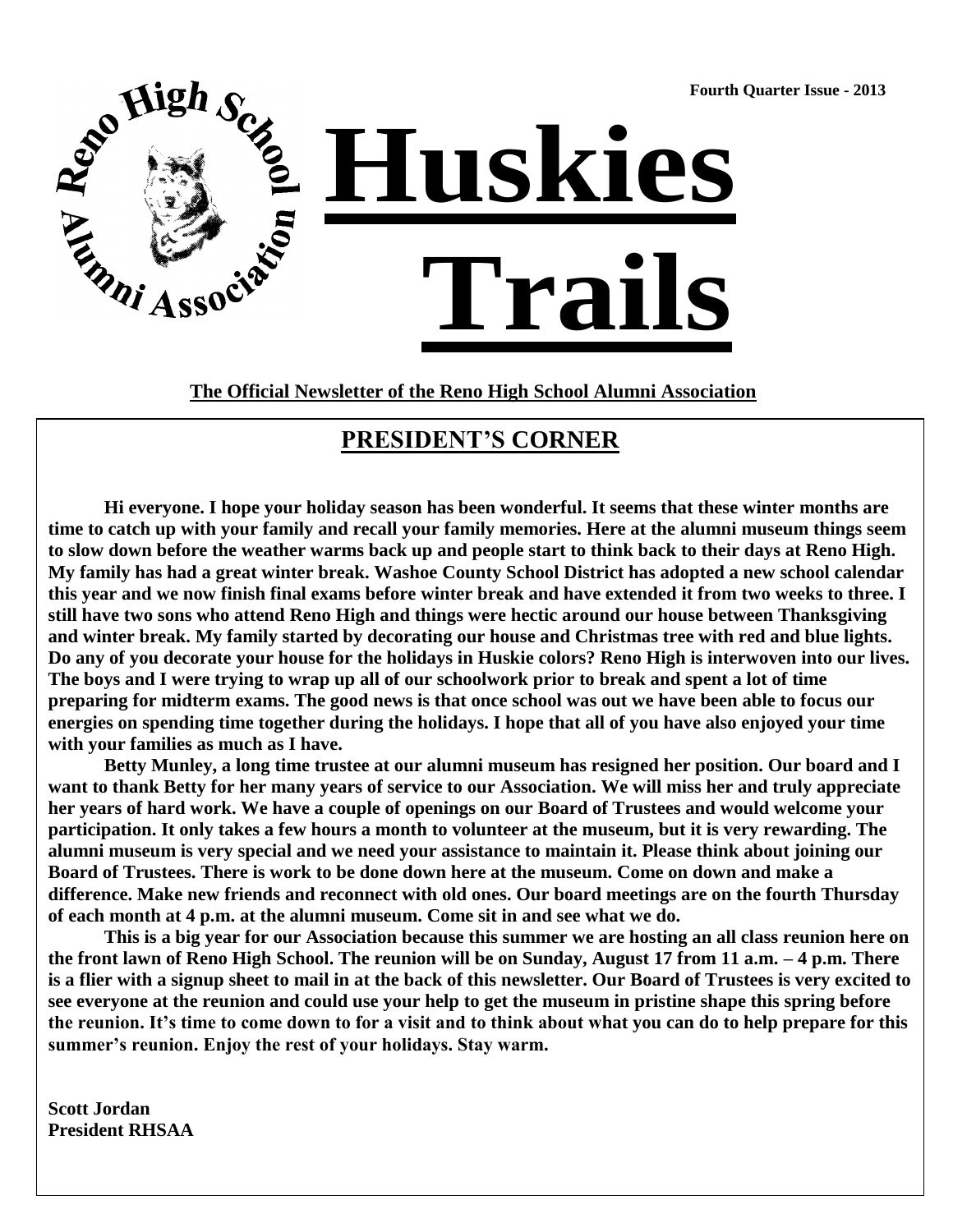#### **PRESIDENT'S OVERVIEW OF THE YEAR 2013**

**I want to sincerely thank the RHS Alumni Association Board of Trustees and the docents for their dedication, hard work and for keeping everything running smoothly this year. Jerry Fenwick rotated off the board and no new members were added. Betty Munley will be leaving the board due to health reasons.**

**1. We awarded four scholarships to deserving seniors and coordinated the awarding of the Westover Family Scholarship in May. The RHS Alumni Leadership Medal and certificate was given to an outstanding JROTC cadet.** 

**2. The Alumni Center was used by the Principal for 8th grade orientation in May. We provided the incoming students with a brief history of Reno High School and Alumni Association. The center was open for Parent Night in September and also used for 3 days by RHS teachers for Freshman Seminar. The classes of 1963 and 1973 used the museum for their reunions and were provided a briefing on the history of RHS and Alumni Association. Many new members were added from these two class reunions. The Class of 1943's 60th reunion was published in the RGJ. Washoe County School District also used our facilities. The award winning "We the People" group used the center for rehearsals in preparation for national competition. The museum continued to be open to the public on Fridays and Saturdays but closed on holiday weekends.**

**3. Four quarterly Huskie Trails alumni newsletters were published and received positive comments from members.** 

**4. Twelve life members were added this year.**

**5. There are 541 members who pay dues. This is very low compared to the many thousand graduates who aren't members. The Association dues were increased to \$20 for individual membership and Life Membership remained the same at \$300. The Alumni Association is now on TWITTER.**

**6. The board members signed a letter to the WCSD Superintendent stating our view that a security fence should not be constructed around Reno High. There are now no plans to do so.** 

**7. Daryl Pelizzari and I are members of the RHS Hall of Fame Committee.** 

**8. Our web site, renohighalum.com, has a new look.**

**9. The Association is financially sound.**

**10. Next year our focus will be on the 7th Triennial All-Alumni Reunion scheduled for August 17, 2014 at Reno High School.**

**Scott Jordan RHSAA President**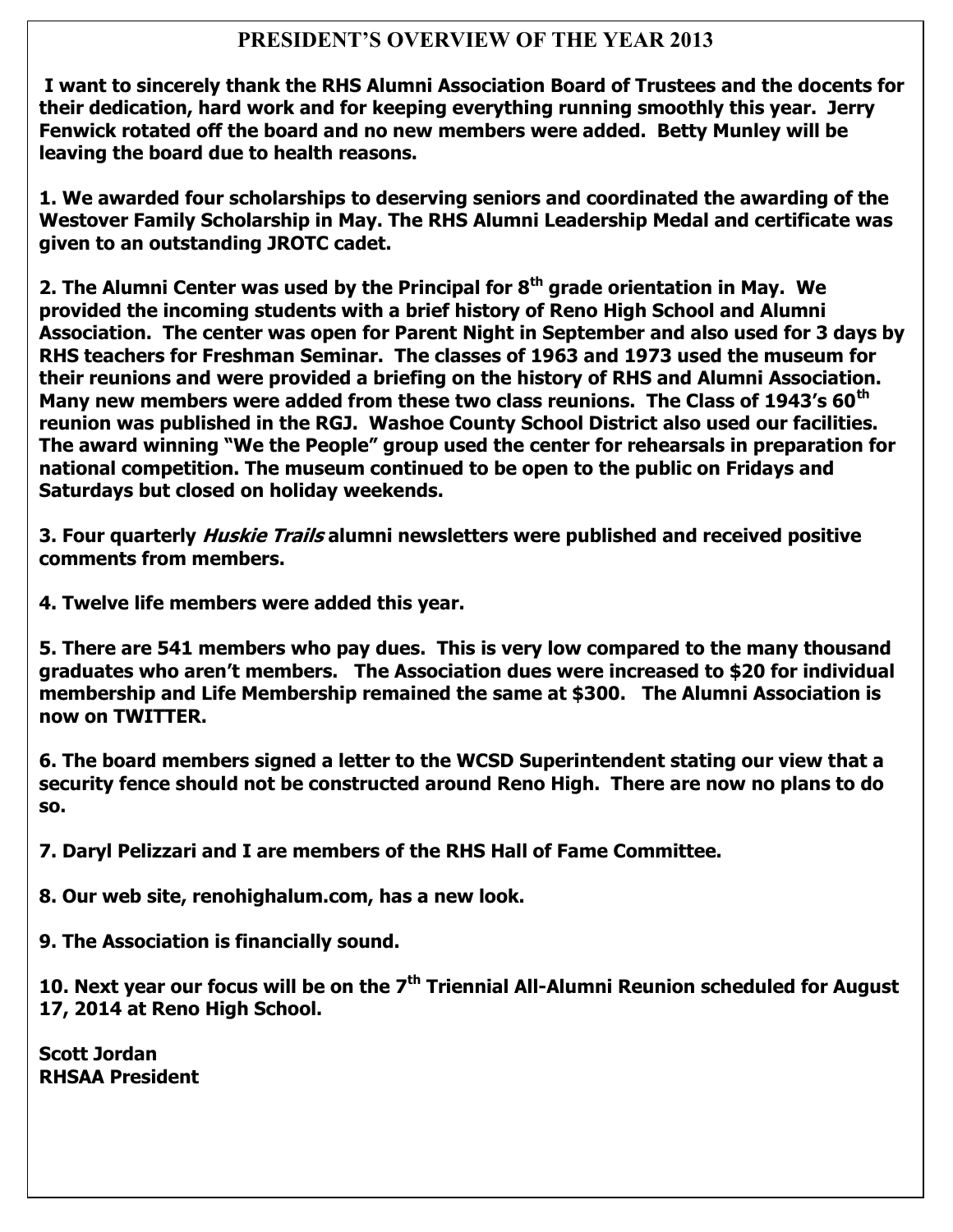

**EXCELLENCE IN EXCELLENCE IN EXCELLENCE II** 3. RHS Sophomore Katarina Clark, 15, will represent Nevada in this year's Miss America's Outstanding Teen

Pageant in Orlando, Florida. Her platform is to combat bullying. She believes that by telling a trusted adult, Neal Cobb and Jerry Fenwick have again appeared in a RGJ article by Susan Skorupa concerning the publication their second pictorial book. Cobb, RHS Class of 1958 and Fenwick, Class of 1953, put their extensive knowledge of the history of  $\frac{1}{2}$  a Unit graduate, served in the U.S. Army for  $\frac{1}{2}$  in the served in the school in the school in the school in the school in the school in the school in the school in the school in the school in the school in Reno together with their massive photo collections and new shots that correspond with historic ones published in their first book,"Reno Now and Then" five years ago.

Now they have done it again with "Reno Now and Then II," contrasting the past in old photos dating from the late 1800s to the 1970's, side by side with what exists today in new photos of the same places. They both engaged in extensive research attempting to track down any information they can on the photos inside the books. Both books are full of photos and well-researched captions that Cobb and Fenwick checked and double-checked for accuracy. Some of their historical photos offer rare glimpses of views and buildings that are long-gone.

Authors, reporters and others have used photos from their collections to illustrate topics from the Reno Arch to Truckee River bridges and long-gone buildings. The men narrowed the theme of this book to five categories – aerial photos, the Truckee River, the University of Nevada-Reno, residences, and commercial buildings.

Fenwick said most of the new photos are his, but that Cobb, being the younger by a couple of years and more agile partner; took on the dare devil shots, such as hanging from a bush over the Truckee River or crawling around on the roof and fire escape of an old downtown building to get a necessary photo.

Their books can be purchased at the Sundance Book Store, Historical Society, Flag Store, Barnes & Noble, Garden Shop on Mayberry, and Rail City Garden Shop. Both Neal Cobb and Jerry Fenwick were active members of the Reno High School Alumni Association Board of Trustees for many years.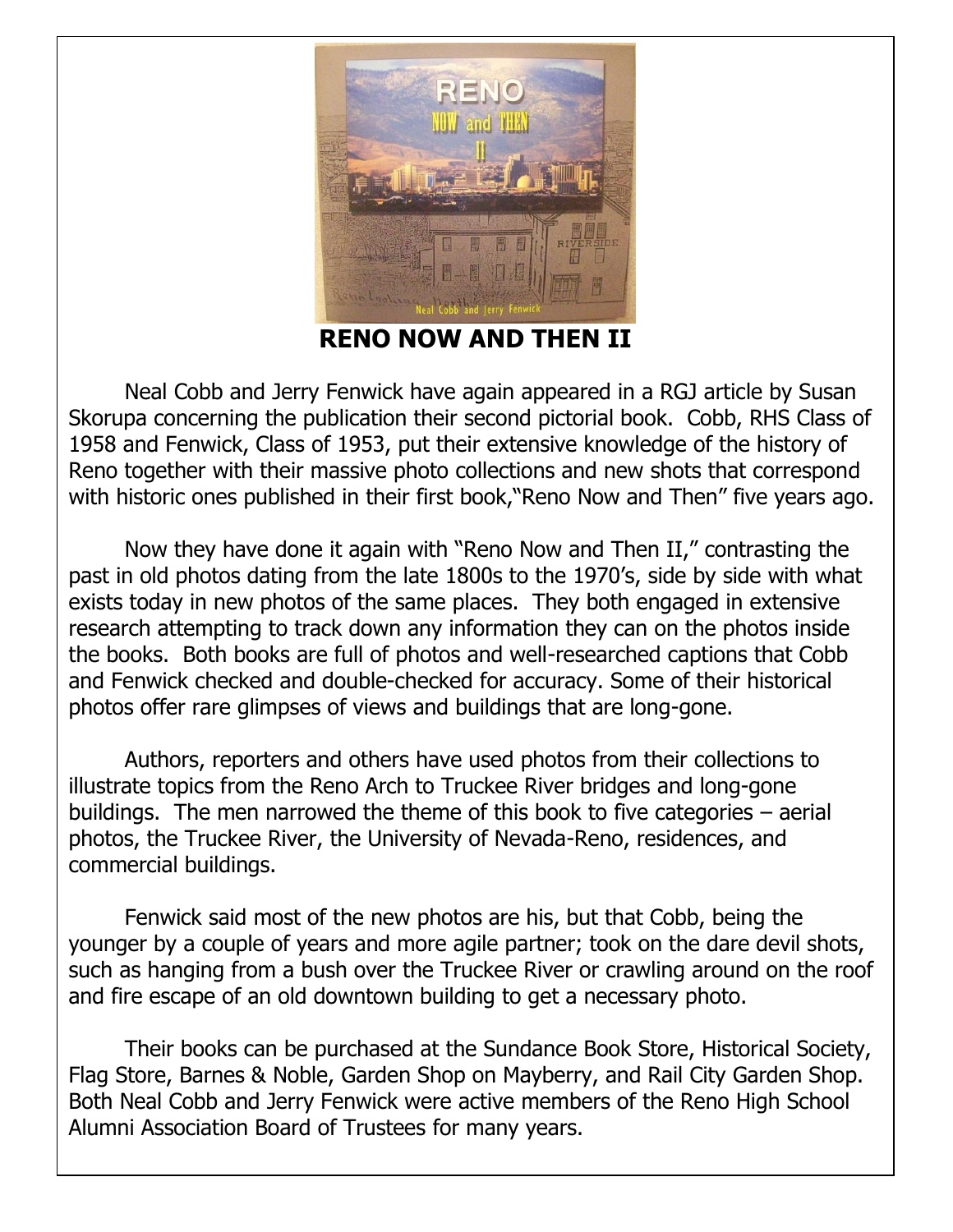## **AROUND THE RHS CAMPUS**

- **1. Reno High School orchestra conductor Gerald Willis was featured in an RGJ article by Jennifer Burton. He wrote the University of Nevada, Las Vegas fight song which is still used today. Recently, Willis was named one of three finalists in a competition celebrating the 75th anniversary of the Golden Gate Bridge. His peace "Steel Harp" won the Audience Choice award and he composed the "Silver State Fanfare-the Nevada Official State March."**
- **2. Incline and Reno High School students scored the highest on the SAT test of all the high schools in Washoe County.**
- **3. Former English teacher, Greg Ferrero, who taught at RHS from 2004 to 2008 recently passed away.**
- **4. While the RHS Varsity Football team did not make it into the finals, they did beat the number one team in Northern Nevada – Reed High School.**
- **5. Freshman Kyra Hunsberger place 2nd in the State cross country competition.**
- **6. Speech and Debate coach, Ms. Briggs, was awarded the national One Diamond coach status by the National Forensic League.**
- **7. Five RHS students are National Merit Semi-Finalists.**
- **8. RHS Principal Kris Hackbusch was awarded the UNR Alumni Association Professional Achievement Award. He was recognized for his achievements from Reed High School to the University of Nevada; from his academic to athletic achievements; and also for the youth basketball program he developed called, "Hoops with Hack."**
- **9. Senior Ollie Graybar was selected as RGJ Football Special Team Player of the Year.**
- **10. Senior Morgan McGwire was selected to the RGJ All-North Division I Volleyball Team.**
- **11. RHS 195 pound wrestler, Sullivan Cauley, was awarded All-American status in a national wrestling tournament in Reno.**
- **12. Reno High's boys and girls tennis teams as well as boys and girls doubles teams won the Northern Division I Regional championships. Mahesh Challapalli and McCall Board won Boys and Girls singles respectively.**
- **13. RHS Senior Maddi Eckert represents 63,000 students as a nonvoting member of the WCSD School Board.**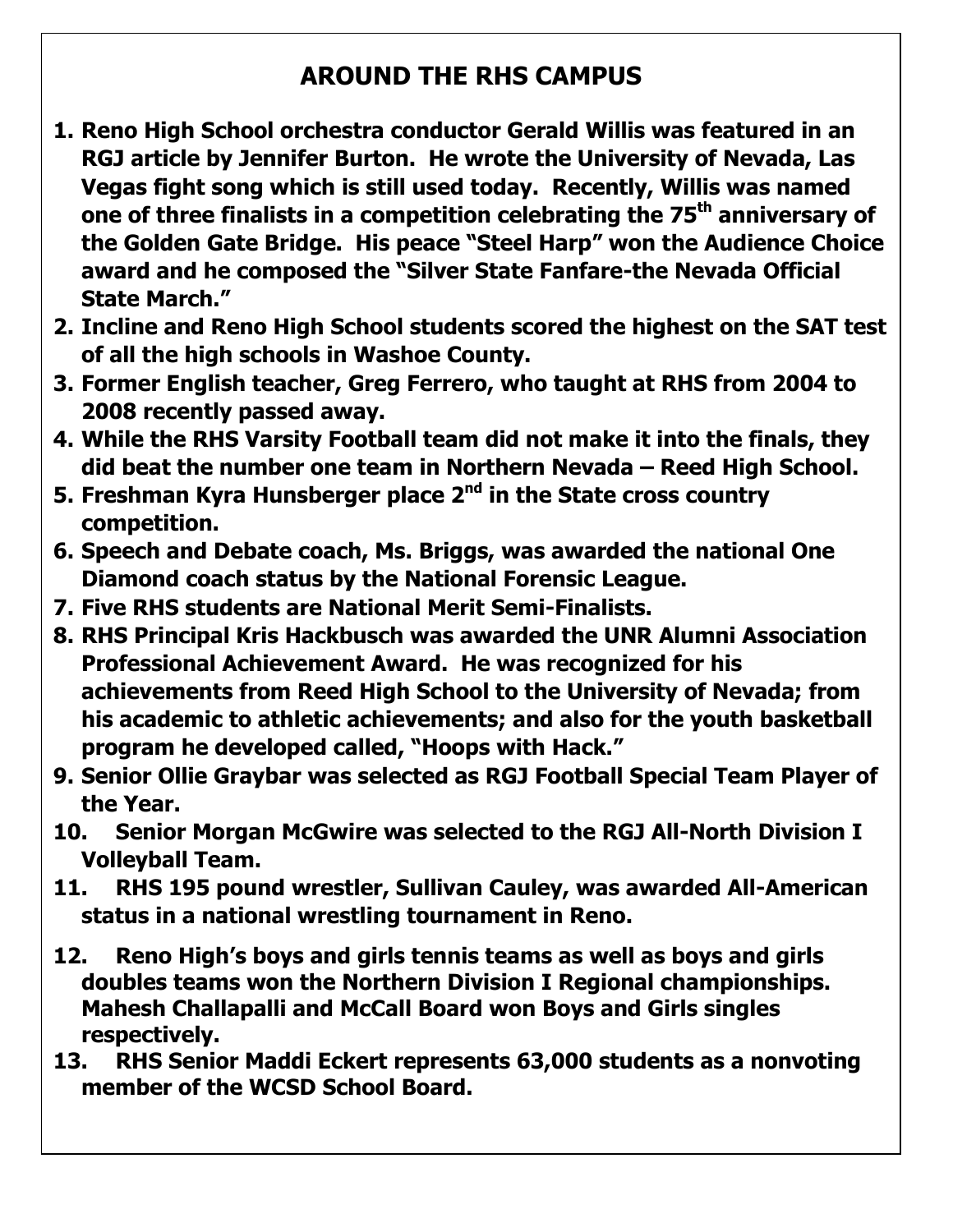# **RHS BOYS VARSITY BASKETBALL COACHE**



Wellman Bruner 1912-1914

**Buddy Garfinkle** 

1953-1955



John Robb

1956-1957

Fredrick Nybro 1915-1918



CPT Douglas Page 1920

Lloyd Trout



Hugh Welsh 1922-1923



Ken Fujii 1967-1972



Herb Foster 1924-1948



Wint King 1973-1987



**Bud Beasley** 1949-1952



Aubrey McCreary 1988-1992



James Gleboff 1993-1994



Pete Padgett 1995-2000 2002-2003



Eric Swain 2004-2005



Kyle Scheillin 2006-20012



Matt Ochs 2013-Present

### A CAMEL TALE (JOKE)

Once upon a time there was a very handsome male camel with two hug camel humps. He fell in love and married a beautiful female camel who had one perfect camel hump. As time progressed, they became the proud parents of a wonderful baby camel who had no humps. They contemplated long and hard on what to call their beautiful little boy. They finally decided on... (are you ready for this?)

HUMPHREY! Oh, stop your whining. It's a funny story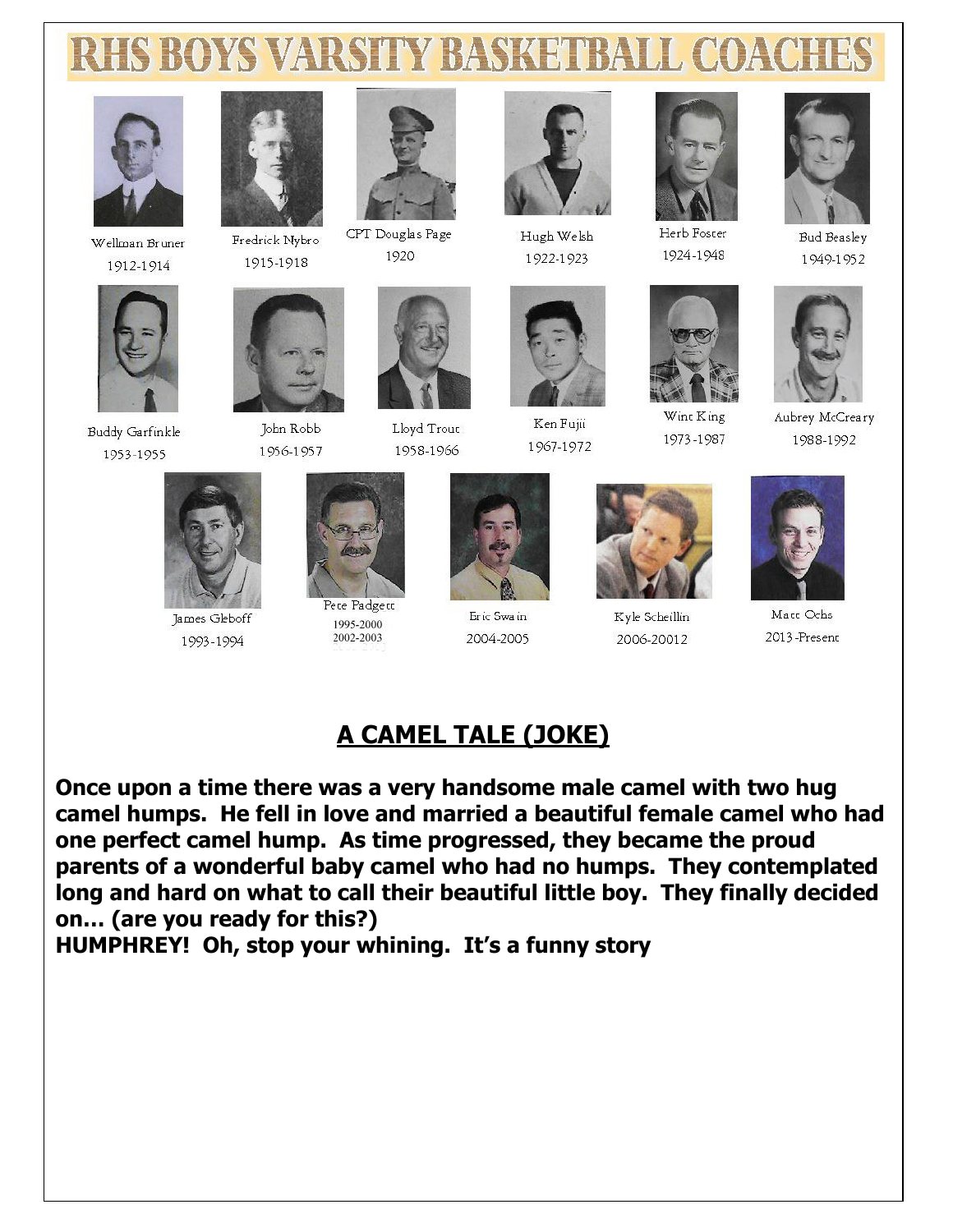# **THIS AND THAT**

- 1. Camille Cellucci, President of the RHS Class of 1982, was featured in the RGJ as someone who met Nelson Mandela. Twenty years ago, she spent the day talking with Mandela on a game preserve in South Africa and a year later he would became South Africa's first black president. "What I remember is he was the most gracious, most kind…. and most sincere person," said Cellucci. She had an impressive career in Hollywood as a visual effects producer of films such as "Titanic," "Salt" and "The Green Hornet."
- 2. Shawntae Spears, Class of 2011, was a shooting victim at a medical office on the Renown Regional Medical Center campus on December 17. She had accompanied a patient there and was in the treatment area when the gunman entered and began firing. This was a shocking and horrific event, and we wish Shawntae a speedy recovery.
- 3. John Sande, Class of 1967, and his wife Gail were honorees at KNPB's annual Aged to Perfection Tribute Gala at the Silver Legacy. They were honored for their outstanding work for the community as well as public television.
- 4. Court Cardinal, Class of 1984, was featured in the Captains of Industry section of RGJ. He is the general manager and minority owner of the Casino Fandango in Carson City. During off hours, he is a licensed pilot, drives race cars (stock and formula) on weekends and is well-versed in the world of wines.
- 5. Reno High alumni classes of 1996-2011 competed against each other for the first time in the Reno High Alumni Classic Basketball Tournament held in early November. The current RHS basketball players worked the clock, kept score sheets, and refereed the game. The tournament was a fundraiser for the RHS basketball program, and for information concerning future alumni basketball competitions, contact Matt Ochs, Varsity Basketball Coach.

### THE 2014 ALL-CLASS REUNION FLYER

Attached is the flyer for the RHS Alumni All-Class Triennial Reunion to be held on August 17, 2014 at Reno High School. If you plan to attend, simply fill out this form and along with your check, mail them to the RHS Alumni Association. You can pick up as many flyers as you wish at the Alumni Center any Friday (2 P.M.  $-$  5 P.M.) or Saturday (10 A.M. – 2 P.M.) to give to your former classmates. We need your support getting out the information about the Reunion.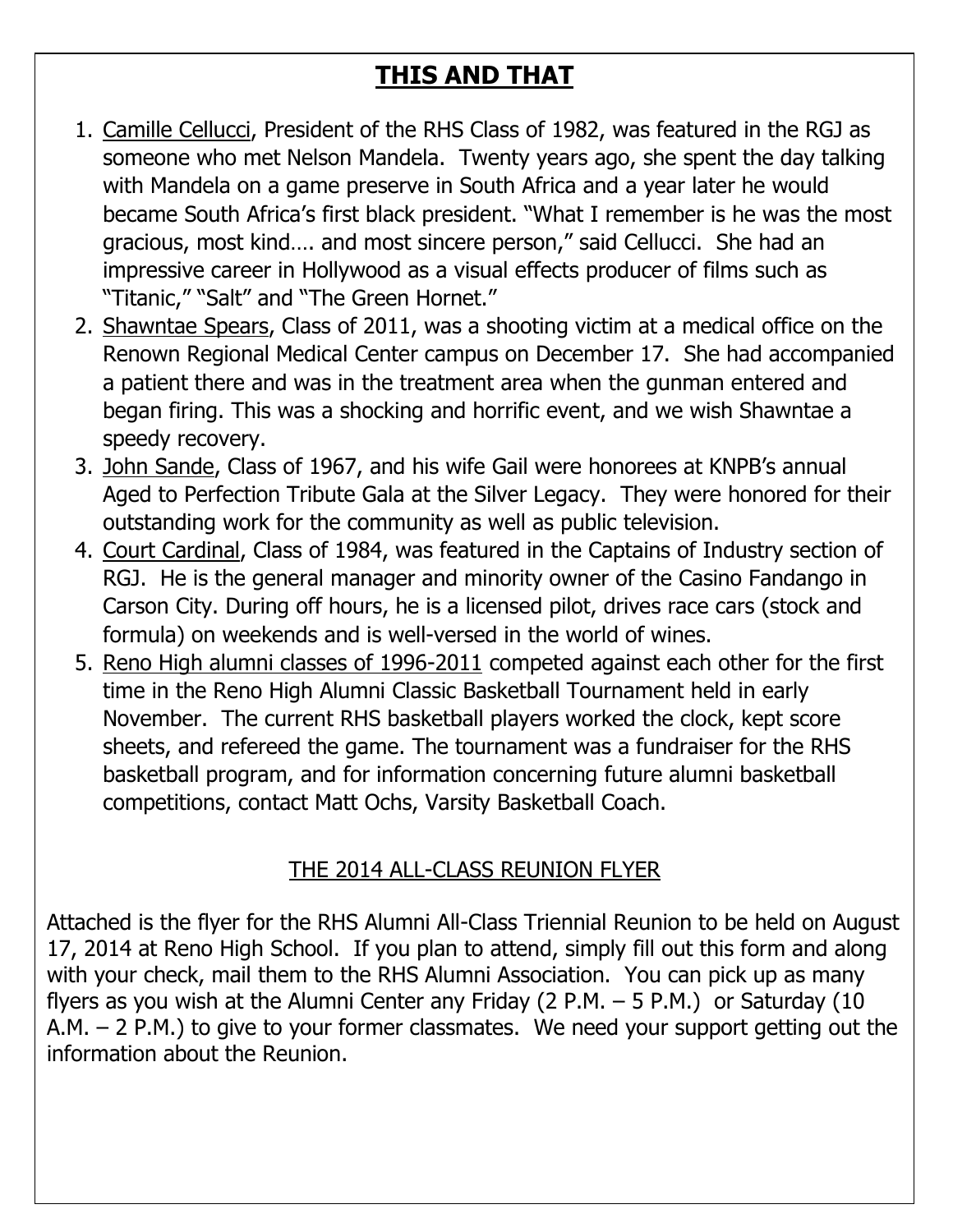

# **7th Triennial All Alumni Reunion**



#### For all alumni, teachers, administrators and staff

Tents for shade provided

Bring your cameras

Reminisce with old friends remembering the good old days

**School Tours** 

**At Reno High School** 395 Booth Street

Visit the Alumni Museum

## Sunday, August 17, 2014

11:00 a.m. until 4:00 p.m. Food served from 12:00 p.m. until 2:00 p.m.

PINOCCHIO'S CATERED LUNCH BUFFET - PASTA, CHICKEN, MEATBALLS, SALAD, AND WATER/SODA INCLUDED.

Alcoholic beverages are not permitted on school property Pre-registration is required and reservations close on August 1, 2014 Food and drink tickets will be at the check-in tables.

Make checks payable to: Reno High School Alumni Association Send to: P.O Box 5807, Reno, NV 89513 For information, go to our website  $@$  www.renohighalum.com, call the Alumni office @ (775) 825-2586 or Email rhsaa@renohighalum.com

Name  $\qquad \qquad \text{Class of } \qquad \text{Tel } (\qquad)$ -

Address Zip

Maiden Name e-mail e-mail

Number attending \_\_\_\_\_\_\_\_ Alumni \_\_\_\_\_\_\_ Guests \_\_\_\_\_\_\_\_ Payment @ \$25 Per person \$

I'm sorry, I won't be able to attend, but please keep me posted for the next event  $\Box$